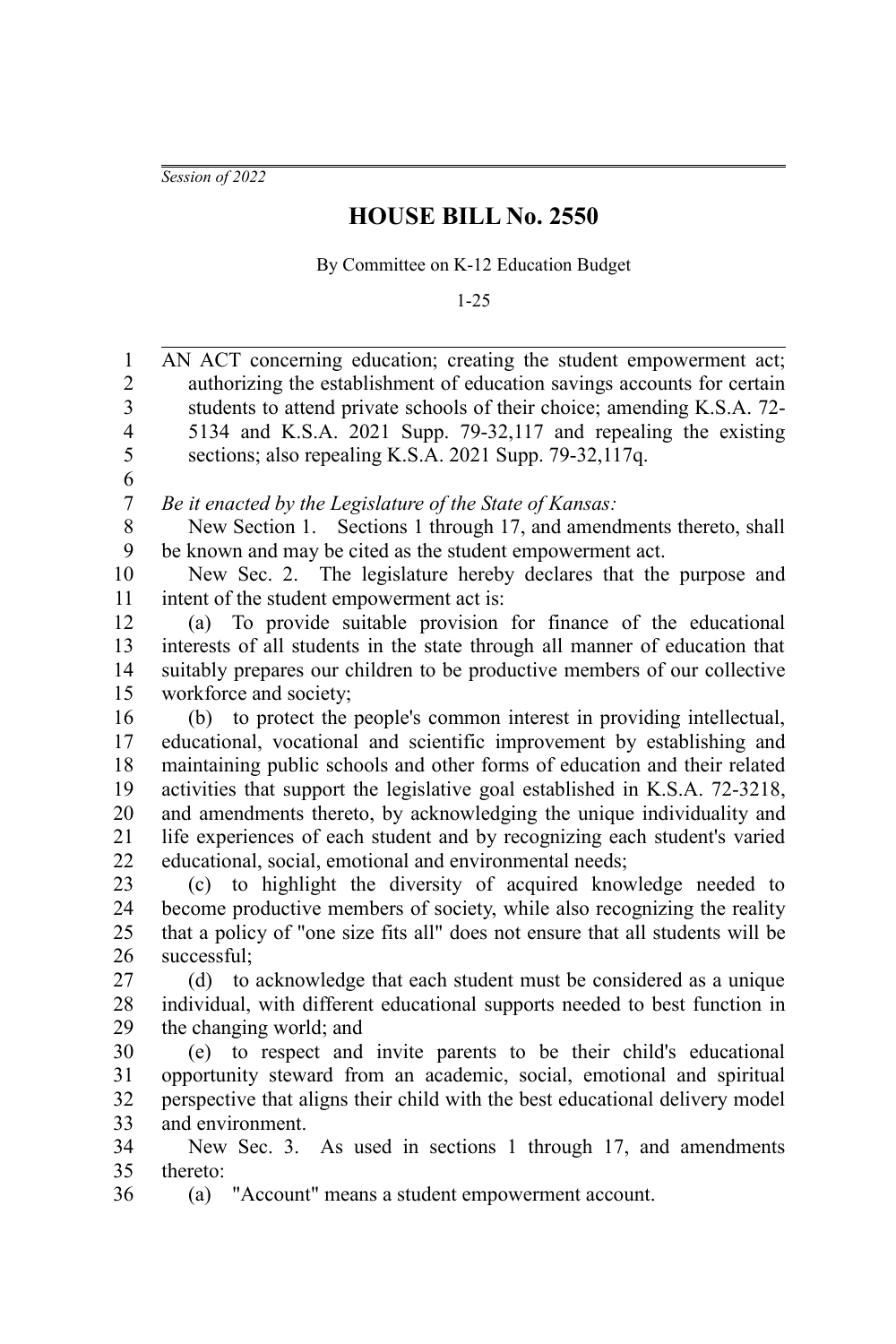1 2 3

(b) "BASE aid" means the amount of base aid for student excellence set forth in K.S.A. 72-5132, and amendments thereto, for the immediately preceding school year.

(c) "Eligible student" means a resident of Kansas who has not graduated from high school or obtained a general educational development credential, and who on and after July 1, 2023: 4 5 6

(1) Is enrolled in any school of a school district and qualifies for free or reduced-price meals under the national school lunch act; 7 8

(2) is enrolled in any school of a school district and has been identified as eligible to receive at-risk educational program services pursuant to K.S.A. 72-5153a, and amendments thereto; or 9 10 11

(3) has a student empowerment account established on their behalf pursuant to section 7, and amendments thereto. 12 13

(d) "Parent" means a parent, legal guardian, custodian or other person with authority to act on behalf of an eligible student. 14 15

(e) "Postsecondary educational institution" means any postsecondary educational institution or any private or out-of-state postsecondary educational institution as such terms are defined in K.S.A. 74-3201b, and amendments thereto. 16 17 18 19

(f) "Program" means the student empowerment program established under section 4, and amendments thereto. 20 21

(g) (1) "Qualified private school" means any accredited private school and any nonaccredited private school that:  $22$ 23

(A) Provides instruction in those subjects required by K.S.A. 72- 3214, 72-3217 and 72-3235, and amendments thereto; and 24 25

(B) is approved by the treasurer pursuant to section 12, and amendments thereto. 26 27

(2) "Qualified private school" does not include any nonaccredited private home school or home school organization, community, consortium or group. 28 29 30

(h) "Resident school district" means the school district in which an eligible student is currently or would be enrolled based on such eligible student's residence. 31 32 33

(i) "Treasurer" means the state treasurer or the state treasurer's designee. 34 35

New Sec. 4. (a) The student empowerment program is hereby established and shall be administered by the treasurer. On and after July 1, 2023, the treasurer shall establish a student empowerment account for each eligible student whose parent satisfies the requirements of this act. 36 37 38 39

(b) The treasurer shall maintain an explanation of the following information on the treasurer's website and provide a hard copy of such information to any person upon request: 40 41 42

(1) The options for participation in the program as provided in section 43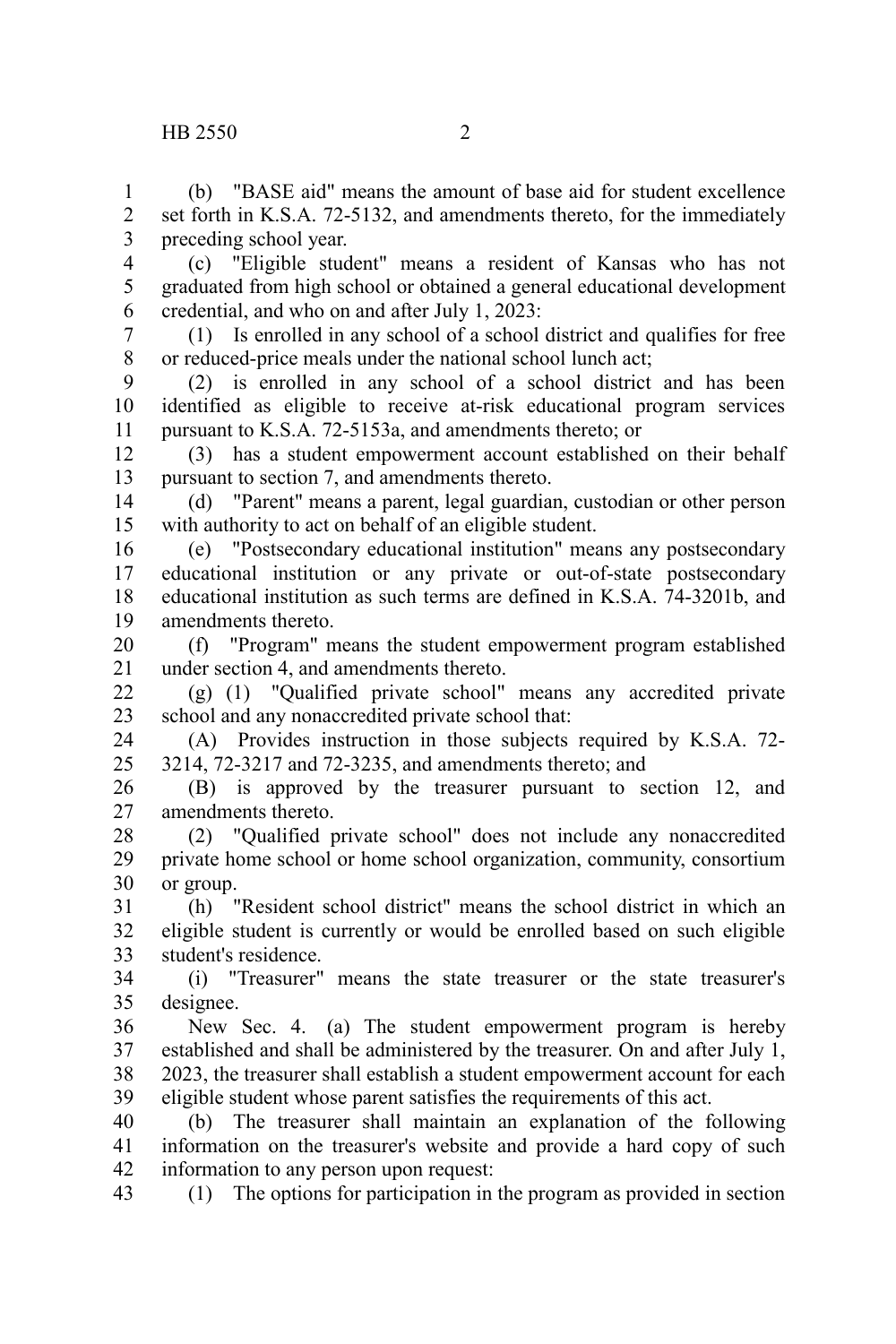8, and amendments thereto; 1

(2) the allowable uses of moneys in a student empowerment account;

(3) the responsibilities of a parent of an eligible student participating in the program; 3 4

(4) the effect of participation in the program by eligible students with an individualized education program (IEP) or an education plan under section 504 of the rehabilitation act of 1973, 29 U.S.C. § 794 (section 504 plan); 5 6 7 8

9 10

2

(5) the duties of the treasurer;

(6) the procedure for appealing a decision of the treasurer;

(7) the name and telephone number of the treasurer's employee who may be contacted if a parent has questions about the program; and 11 12

13

(8) a list of qualified private schools.

New Sec. 5. (a) Whenever a student becomes eligible for the student empowerment program, such student's resident school district shall notify the parent of such student. Such notice shall include an explanation of the basis for such child's eligibility for the program, a copy of the results of the most recently administered state assessment for English language arts and state assessment for mathematics for such child, the name and telephone number of the school district employee who may be contacted if the parent has questions about the program and the name and telephone number of an employee of both the department of education and the state treasurer's office who may be contacted regarding the program. Such notice shall also include either a written description of the program, including the information described in section 4(b), and amendments thereto, or the website address where such description may be found on the treasurer's website. The school district shall continue to provide such notice each year that the student remains enrolled in the school district and remains eligible for the program. 14 15 16 17 18 19 20 21 22 23 24 25 26 27 28 29

(b) This section shall take effect and be in force from and after July 1, 2023. 30 31

New Sec. 6. (a) For an eligible student to participate in the program, the parent of such eligible student shall enter into a written agreement with the treasurer, in such manner and form as prescribed by the treasurer. 32 33 34

(b) The agreement between the parent of an eligible student and the treasurer shall provide that: 35 36

(1) The eligible student shall participate in the program in accordance with section 8, and amendments thereto; 37 38

(2) the treasurer shall establish an account for the eligible student in the student empowerment fund established by section 7, and amendments thereto; 39 40 41

(3) the parent shall comply with all requirements and rules and regulations of the program; and 42 43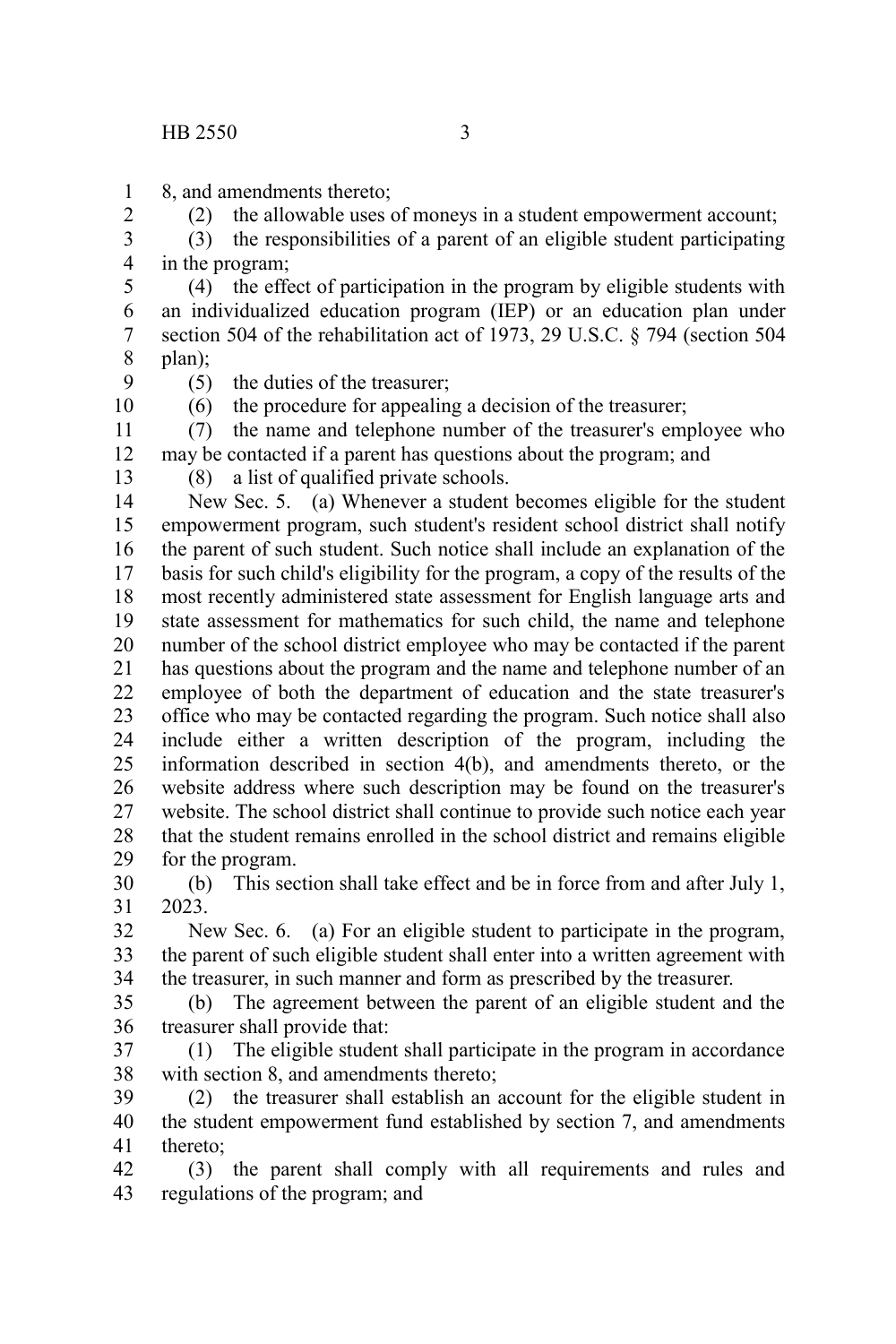(4) the moneys in the eligible student's account shall only be expended as authorized by the program. 1 2

(c) Only one account may be established for each eligible student. A parent acting on behalf of more than one eligible student shall have a separate written agreement for each eligible student. 3 4 5

(d) A written agreement entered pursuant to this act shall expire on July 31 immediately following the date the agreement becomes effective but may be terminated prior to such date pursuant to subsection (e). Each written agreement may be renewed by August 1 upon the written consent of the parent and the treasurer in a manner determined by the treasurer, except that the parent may submit a request to the treasurer for an extension of time for renewal not to exceed 30 days. Failure to renew a written agreement does not preclude renewal of such written agreement in a subsequent year. A written agreement that has been terminated pursuant to subsection (e) shall not be renewed. 6 7 8 9 10 11 12 13 14 15

(e) (1) A written agreement may be terminated by the treasurer upon a determination that: 16 17

(A) Moneys in an account have been used for purposes other than those allowed by the program; 18 19

(B) the eligible student no longer satisfies the qualifications of an eligible student; or 20 21

(C) the eligible student no longer participates in the program in accordance with section 8, and amendments thereto. 22 23

(2) A written agreement may be terminated by a parent at any time. To terminate a written agreement, such parent shall notify the treasurer in writing of such termination. 24 25 26

(3) When a written agreement is terminated, the account associated with such agreement shall be deemed inactive, and the treasurer shall close the account in accordance with section 7, and amendments thereto. 27 28 29

(f) This section shall take effect and be in force from and after July 1, 2023. 30 31

New Sec. 7. (a) (1) There is hereby established in the state treasury the student empowerment fund to be administered by the treasurer. Moneys in the student empowerment fund shall be expended only for the purposes established in this act. All moneys received pursuant to section 9, and amendments thereto, shall be deposited in the state treasury in accordance with the provisions of K.S.A. 75-4215, and amendments thereto, and shall be credited to the student empowerment fund. 32 33 34 35 36 37 38

(2) The director of accounts and reports shall create a procedure for the student empowerment fund to have individual student accounts therein. Each student's accumulated moneys in the student's account shall earn interest based on: (A) The average daily balance of moneys in each student's account for the preceding month; and (B) the net earnings rate of 39 40 41 42 43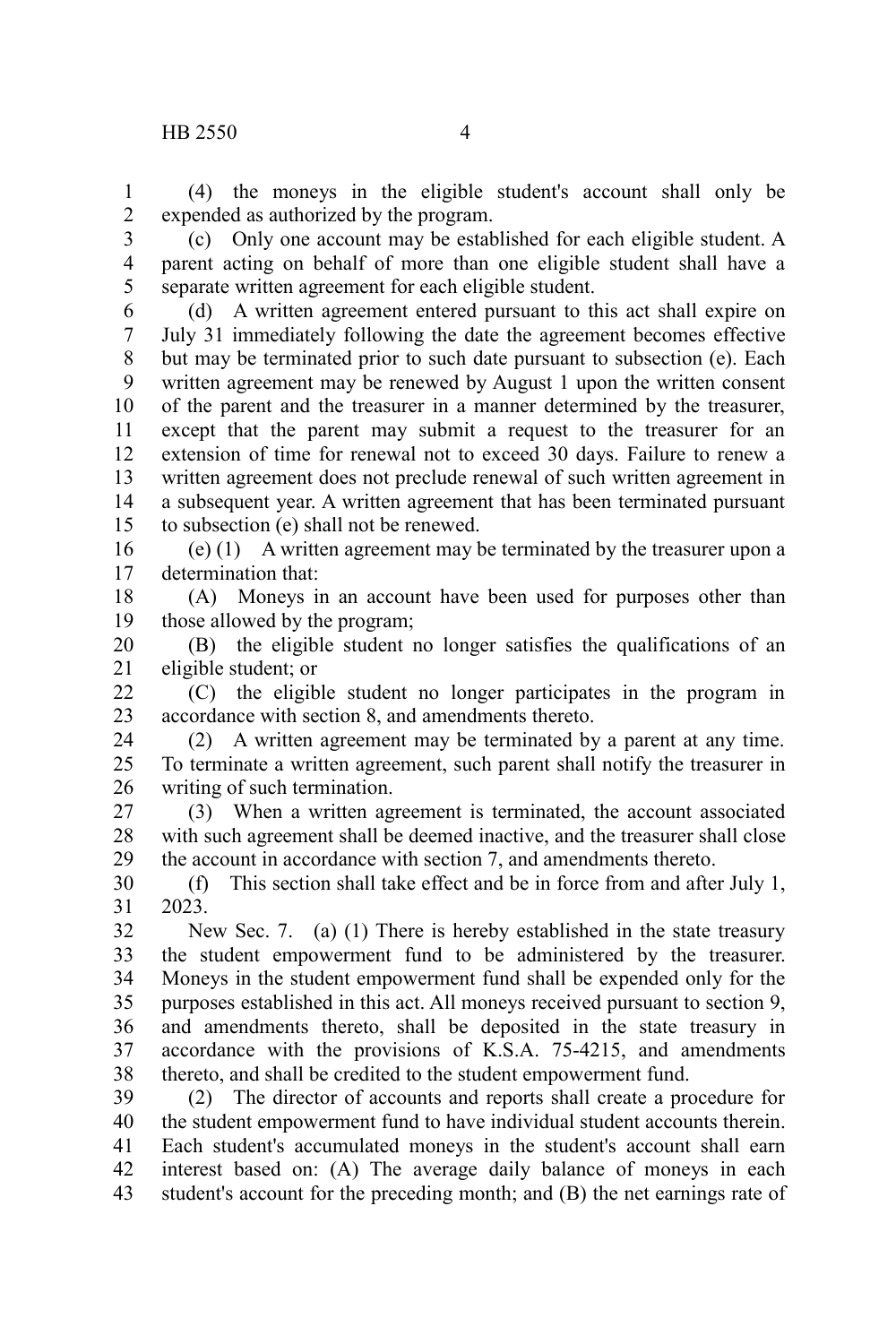the pooled money investment portfolio for the preceding month. The amount of interest earned shall be added monthly to each student's account in the student empowerment fund. 1  $\mathfrak{D}$ 3

(b) Upon execution of an agreement in accordance with section 6, and amendments thereto, the treasurer shall establish an account in the student empowerment fund in the state treasury in the name of the eligible student. Upon establishment of such account, the treasurer shall notify the resident school district of the establishment of such account for the eligible student. 4 5 6 7 8

(c) (1) If the eligible student is enrolled in a qualified private school, the treasurer shall transfer to such eligible student's account in the student empowerment fund an aggregate annual amount equal to the BASE aid.  $\mathbf{Q}$ 10 11

(2) If the eligible student continues to be enrolled in such student's resident school district part-time, the treasurer shall transfer to such eligible student's account in the student empowerment fund an aggregate annual amount equal to that portion of the BASE aid that is inversely proportional to the amount of time such student is enrolled in such student's resident school district. 12 13 14 15 16 17

(d) The treasurer shall make transfers required under subsection (c) in quarterly installments pursuant to a schedule determined by the treasurer. 18 19

(e) The treasurer may deduct a percentage of the aggregate annual amount to be transferred into an eligible student's account as reimbursement for the administrative costs of implementing the provisions of this act as follows: 20 21  $22$ 23

(1) Up to 5% each year for the first two years moneys are transferred to an eligible student's account; and 24  $25$ 

(2) up to 2.5% for the third year and for each subsequent year moneys are transferred to an eligible student's account. 26 27

(f) No transfers shall be made to an eligible student's account after such student has graduated from high school. 28 29

 $(g)$  (1) Each account shall remain active until:

(A) A written agreement is terminated pursuant to section 6, and amendments thereto; 31 32

(B) July 31 following the date on which the eligible student graduates from high school; or 33 34

35

30

(C) there are two consecutive years of nonrenewal of an agreement.

(2) If the treasurer determines an account is inactive, the treasurer shall close the account and certify the amount of moneys remaining in the account to the director of accounts and reports. Such certified amount shall remain in the student empowerment fund. 36 37 38 39

(h) The treasurer shall contract with a third party pursuant to competitive bids for a system for payment of services by participating parents by electronic funds transfer. Such system shall not require parents to be reimbursed for allowable expenses. All electronic funds transfers 40 41 42 43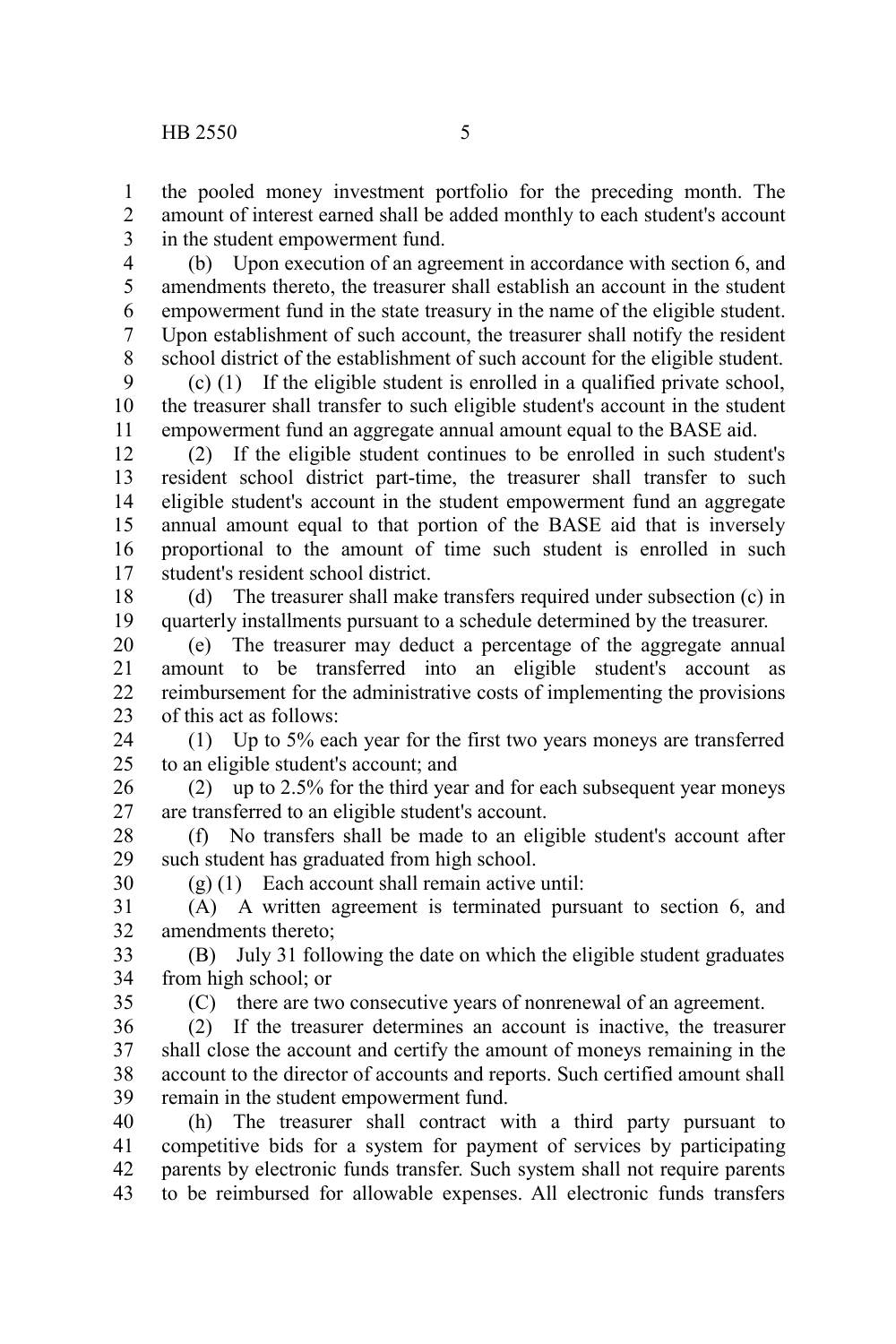41

shall only be for expenditures approved by the treasurer. 1

(i) This section shall take effect and be in force from and after July 1, 2023. 2 3

New Sec. 8. (a) An eligible student whose parent has entered into an agreement with the treasurer in accordance with section 6, and amendments thereto, shall participate in the program by: 4 5 6

(1) Continuing part-time enrollment in such student's resident school district and receiving additional educational services as allowed under the program; or 7 8 9 10

(2) enrolling in a qualified private school.

(b) Each year, the parent of a student participating in the program shall report to the treasurer whether such student is enrolled in such student's resident school district and, if so, the number of hours such student is attending. 11 12 13 14

(c) This section shall take effect and be in force from and after July 1, 2023. 15 16

New Sec. 9. (a) On or before August 1 of each year, the treasurer shall determine the amount to be transferred to the student empowerment fund by: 17 18 19

(1) Multiplying an amount equal to the BASE aid by the total number of eligible students participating in the program, who are enrolled in a qualified private school; 20 21 22

(2) for each eligible student participating in the program who is enrolled part-time in a school district, multiplying an amount equal to the BASE aid by a ratio that is the inverse proportion of the amount of time each such student is enrolled and attending public school; 23 24 25 26

(3) adding together the amounts determined under paragraph (2) for all such students; and 27 28

(4) adding the total amounts determined under paragraphs (1) and (3). The resulting sum is the amount to be transferred to the student empowerment fund. 29 30 31

(b) The treasurer shall certify the resulting amounts to the director of accounts and reports. Upon receipt of such certification, the director shall transfer such certified amount from the state general fund to the student empowerment fund established in section 7, and amendments thereto. 32 33 34 35

(c) This section shall take effect and be in force from and after July 1, 2023. 36 37

New Sec. 10. (a) Moneys in the eligible student's account may be accessed by such eligible student's parent but shall only be expended by such parent for the following purposes: 38 39 40

(1) Tuition and fees charged by a qualified private school;

(2) textbooks and other supplies required by a qualified private school; 42 43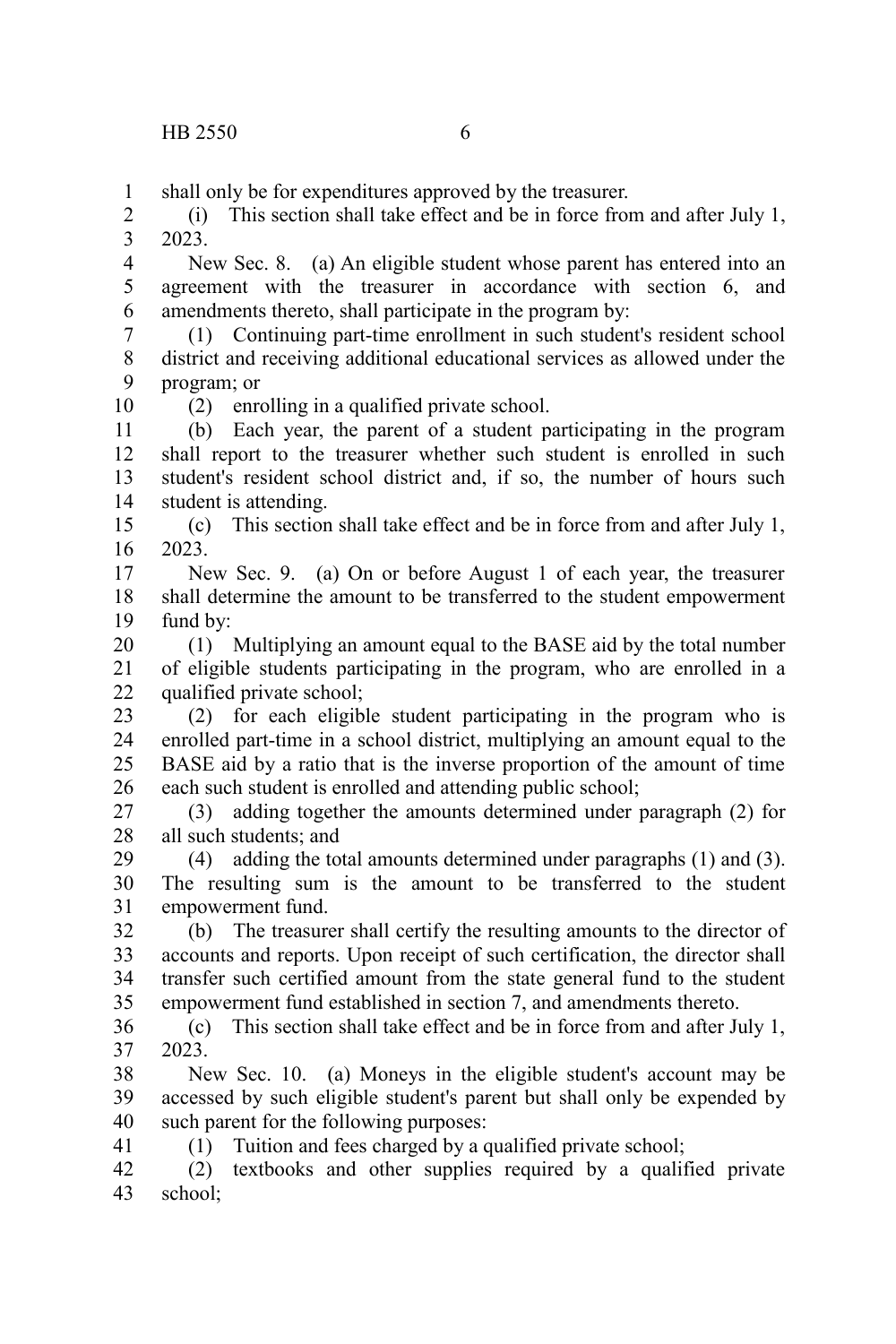## HB 2550 7

(3) fees for transportation provided by a qualified private school that is required for the eligible student to travel to and from such qualified private school; 1 2 3

(4) educational therapies or services provided by a licensed or accredited education provider; 4 5

- (5) tutoring services provided by a certified tutor;
- (6) curriculum materials;
- (7) tuition or fees charged by an accredited private online learning program; 8 9
- (8) fees for any nationally standardized norm-referenced achievement test, advanced placement examination or other examination related to admission to a postsecondary educational institution; 10 11 12
- (9) services, programs, activities, classes or any other resources or programs provided or contracted by a school district; 13 14
- (10) tuition and fees charged by a postsecondary educational institution; and 15 16
- 17

29

6 7

(11) any other education expenses approved by the treasurer.

(b) The treasurer shall notify the parent of any expenditures from an eligible student's account that do not meet the requirements of subsection (a). Such parent shall repay the cost of any such expenditures within 30 days of notification by the treasurer. 18 19 20 21

(c) Except as provided in section 7, and amendments thereto, funds remaining in an account at the end of a school year shall roll over to the next succeeding school year.  $22$ 23 24

(d) A qualified private school providing education services purchased with funds from an account shall not share, refund or rebate any portion of such funds to the parent or eligible student. Any such refund or rebate shall be made directly into the eligible student's account. 25 26 27 28

(e) No personal deposits may be made into an account.

(f) The treasurer shall conduct or contract to conduct annual audits of eligible student accounts to ensure compliance with the provisions of this act and may conduct or contract to conduct additional audits of eligible student accounts, as needed. 30 31 32 33

(g) If the treasurer determines moneys in an account have been used for purposes other than those allowed by subsection (a), the treasurer may: 34 35

(1) Prohibit expenditures from the account until such time as determined by the treasurer; 36 37

- (2) prorate amounts to be deposited in such account under section 7, and amendments thereto, by an amount equal to the total amount used for purposes other than those allowed by subsection (a); or 38 39 40
- (3) terminate the account. 41
- (h) This section shall take effect and be in force from and after July 1, 2023. 42 43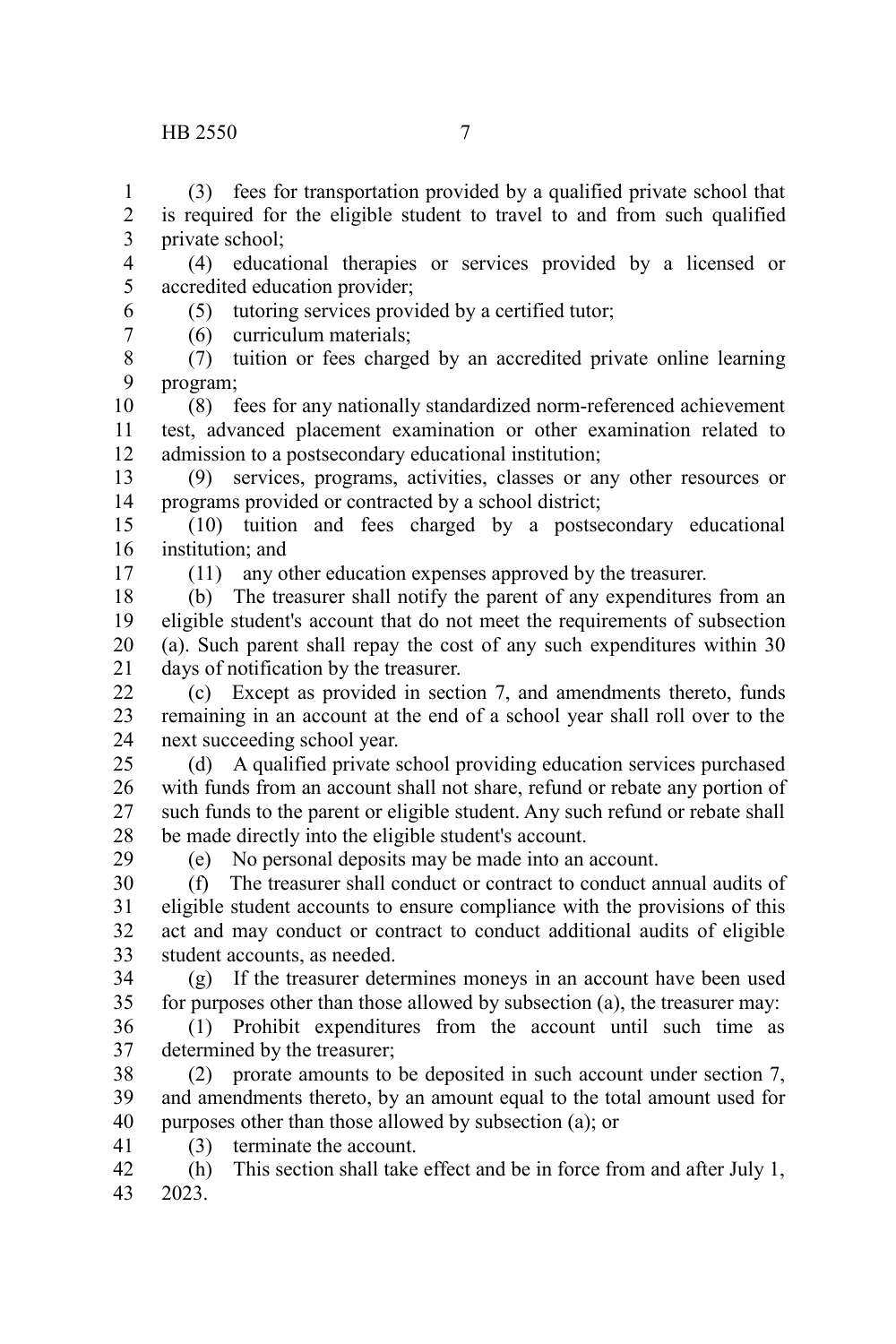New Sec. 11. (a) On or before September 1, 2023, and each year thereafter, the treasurer shall certify to the state board of education the names of the students participating in the student empowerment program, the resident school district of each such student and the qualified private school, if any, each such student is attending in the current school year. 1 2 3 4 5

(b) (1) On or before October 1, 2023, and each year thereafter, the state board shall determine the adjusted weightings funding amount in accordance with paragraph (2) and shall certify the amount so determined to the director of accounts and reports. At the same time as such certification is transmitted to the director of accounts and reports, the state board shall transmit a copy of such certification to the director of the budget and the director of legislative research. Upon receipt of each such certification, the director of accounts and reports shall transfer the amount certified, and such amount is appropriated for such fiscal year, from the state general fund to the state foundation aid account of the state general fund of the department of education. 6 7 8 9 10 11 12 13 14 15 16

(2) For each eligible student participating in the program who has participated for less than three years, the state board shall determine the amount of such student's resident school district's state foundation aid for the last school year during which such student was enrolled full-time in such district that is attributable to that portion of the following weightings that is directly attributable to such student's enrollment in the district: The low enrollment weighting, high enrollment weighting, bilingual weighting, at-risk student weighting and career technical education weighting. The state board shall then determine the aggregate of such amounts for each resident school district and the resulting sum is the adjusted weightings funding amount. 17 18 19 20 21 22 23 24 25 26 27

(c) This section shall take effect and be in force from and after July 1, 2023. 28 29

New Sec. 12. (a) To become a qualified private school, an applicant shall submit an application to the treasurer on a form and in a manner prescribed by the treasurer. Such application shall include proof that the applicant is an accredited private school or a nonaccredited private school registered with the state board of education pursuant to K.S.A. 72-4346, and amendments thereto, and provides instruction in those subjects required by K.S.A. 72-3214, 72-3217 and 72-3235, and amendments thereto. 30 31 32 33 34 35 36 37

(b) The treasurer shall approve an application or request additional information, as necessary, to prove an applicant meets the criteria to be deemed a qualified private school within 45 days of receiving the application. If the applicant is unable to provide such additional information, the treasurer may deny the application. 38 39 40 41 42

(c) The treasurer shall conduct or contract to conduct an audit of a 43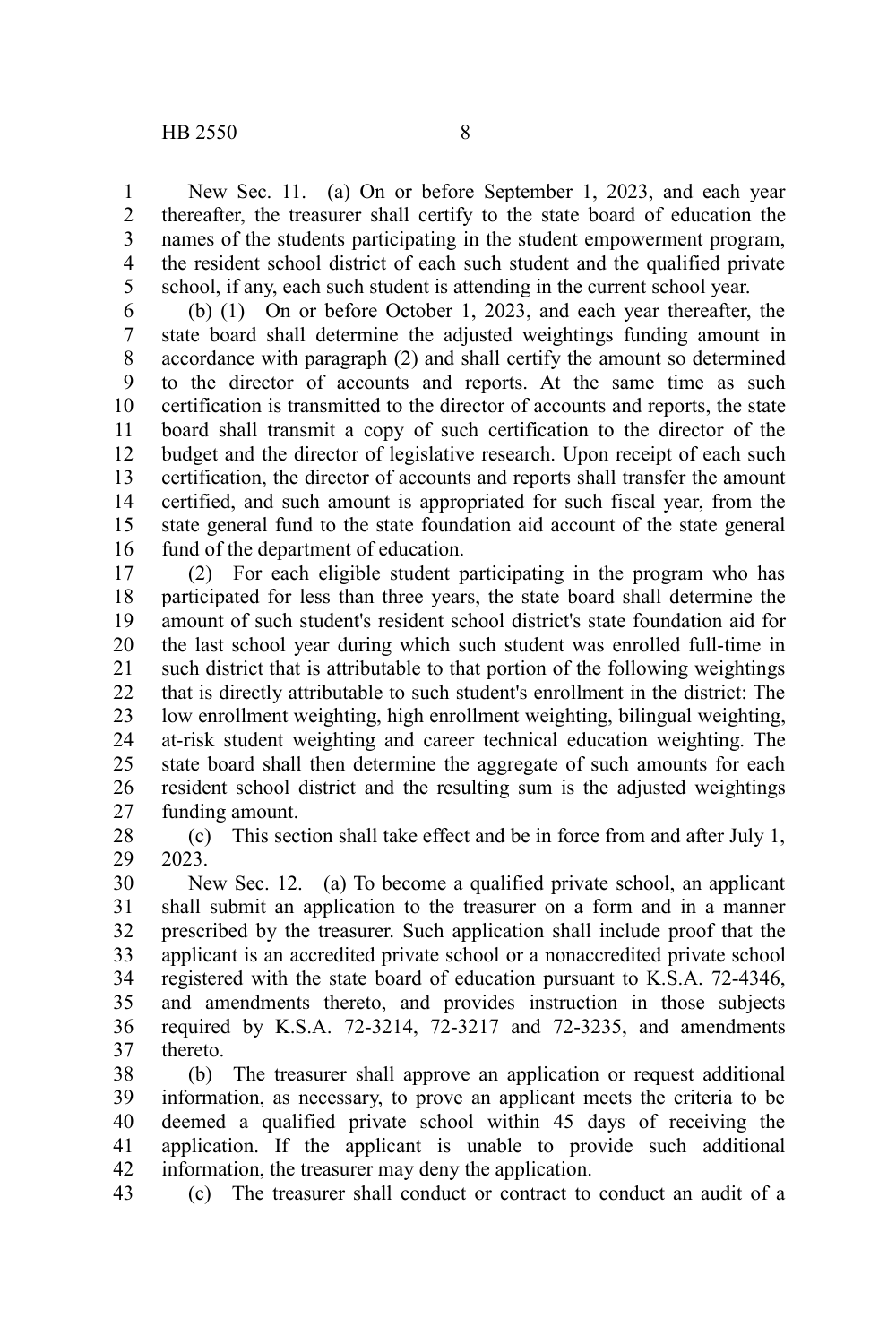qualified private school, selected at random each year, to determine whether the qualified private school is compliant with the requirements of subsection (a). 1 2 3

(d) (1) The treasurer may revoke a qualified private school's approval, if the treasurer determines the qualified private school: 4 5

(A) Has routinely failed to comply with the provisions of this act or applicable rules and regulations; or 6 7

(B) has failed to provide any educational services required by law to an eligible student receiving instruction from the school, if the school is accepting payments made from such eligible student's account. 8 9 10

(2) Prior to revoking a qualified private school's approval, the treasurer shall notify such school of an impending revocation and the reason for such revocation. The qualified private school shall have 30 days from the time it was notified to cure the matter identified in the notice. If the qualified private school fails to cure such matter within 30 days, such school's approval shall be revoked. A qualified private school whose approval has been revoked shall not be allowed to participate in the program until such time the treasurer determines such school is in compliance with the requirements of this act. 11 12 13 14 15 16 17 18 19

(3) If the treasurer revokes a qualified private school's approval, the treasurer shall immediately notify each parent of an eligible student participating in the program and receiving instruction from such school. 20 21 22

(e) The treasurer may notify the attorney general or the county or district attorney of the county where the qualified private school is located, if a qualified private school's approval was revoked because of misuse of moneys paid from an account. 23 24 25 26

(f) This section shall take effect and be in force from and after July 1, 2023. 27 28

New Sec. 13. (a) Enrollment of an eligible student in a qualified private school shall be considered a parental placement of such student under the individuals with disabilities education act, 20 U.S.C. § 1400 et seq. 29 30 31 32

(b) This section shall take effect and be in force from and after July 1, 2023. 33 34

New Sec. 14. (a) On or before December 31, 2023, and each December 31 thereafter, the treasurer shall prepare and submit a report on the student empowerment program to the state board of education. The report shall include, but is not limited to, the following information for the immediately preceding school year: 35 36 37 38 39

40

(1) The total number of students participating in the program;

(2) the number of participating students enrolled on a part-time basis in a school district and the average number of hours such students attended public school; 41 42 43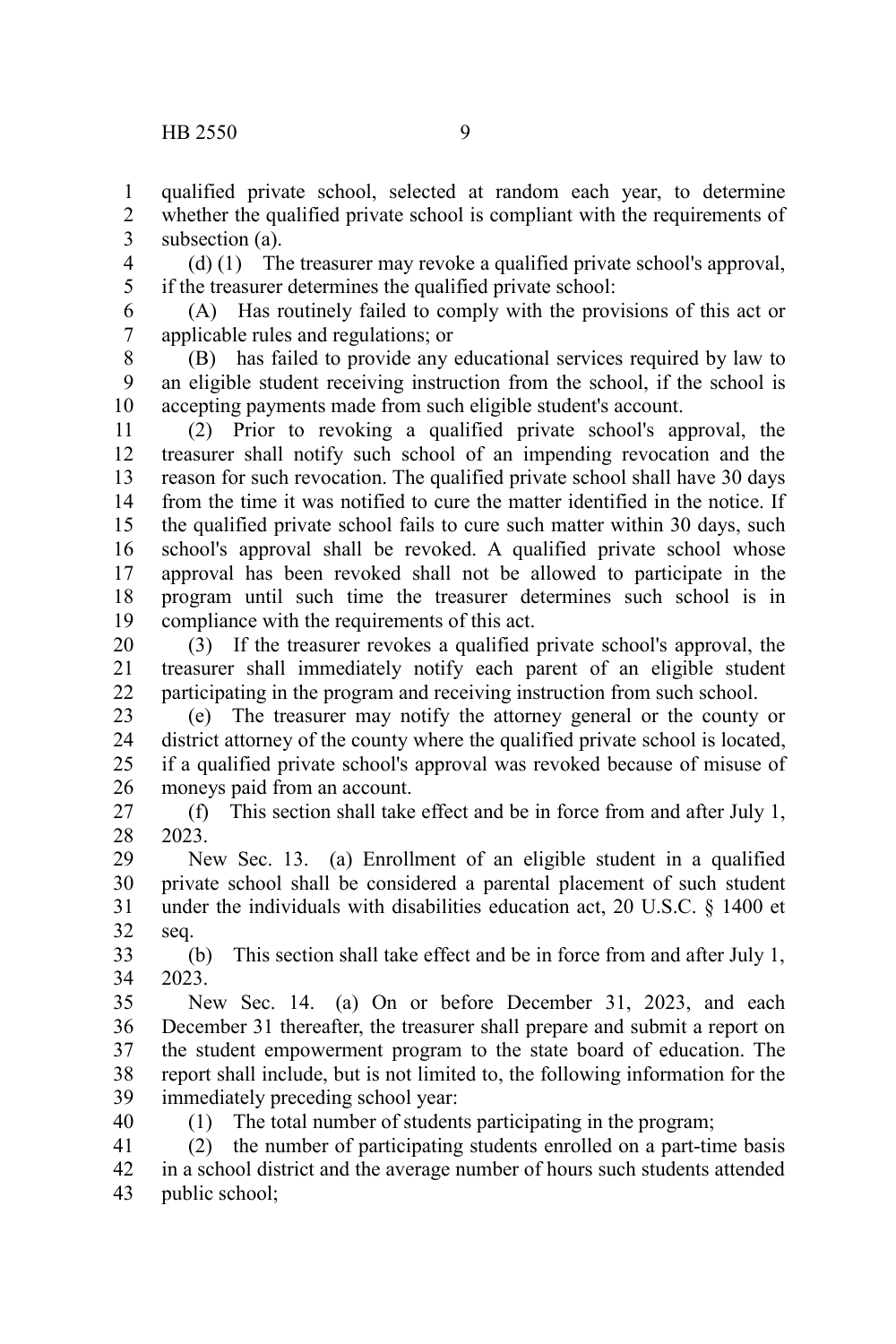(3) the number of participating students enrolled in a qualified private school; 1 2

(4) the number of qualified private schools;

(5) the results of any audits conducted or contracted for by the treasurer; and 4 5

6

3

(6) the total cost to administer the program.

(b) On or before January 15, 2024, and each January 15 thereafter, the state board of education shall prepare and submit a report on the student empowerment program to the governor and the legislature. The report shall include, but is not limited to, the treasurer's report submitted pursuant to subsection (a) and the state foundation aid adjustments determined by the state board pursuant to section 11, and amendments thereto, for each school district for the immediately preceding school year. 7 8 9 10 11 12 13

(c) This section shall take effect and be in force from and after July 1, 2023. 14 15

New Sec. 15. The treasurer's actions under this act shall be subject to the Kansas administrative procedure act and reviewable under the Kansas judicial review act. Any parent of a participating student or qualified private school aggrieved by a decision of the treasurer may appeal such decision in accordance with such acts. 16 17 18 19 20

New Sec. 16. (a) On or before January 1, 2023, the treasurer shall adopt rules and regulations necessary to carry out the provisions of this act. 21 22 23

New Sec. 17. (a) Nothing in this act shall be deemed to limit the independence or autonomy of a qualified private school or to make the actions of a qualified private school the actions of the state government. 24 25 26

(b) This section shall take effect and be in force from and after July 1, 2023. 27 28

Sec. 18. K.S.A. 72-5134 is hereby amended to read as follows: 72- 5134. *(a)* In each school year, the state board shall determine the amount of state foundation aid for each school district for such school year. The state board shall determine the amount of the school district's local foundation aid for the school year. If the amount of the school district's local foundation aid is greater than the amount of total foundation aid determined for the school district for the school year, the school district shall not receive state foundation aid in any amount. If the amount of the school district's local foundation aid is less than the amount of total foundation aid determined for the school district for the school year, the state board shall subtract the amount of the school district's local foundation aid from the amount of total foundation aid. *Subject to the provisions of subsection (b),* the remainder is the amount of state foundation aid the school district shall receive for the school year. 29 30 31 32 33 34 35 36 37 38 39 40 41 42

*(b) For school year 2023-2024 and each school year thereafter, the* 43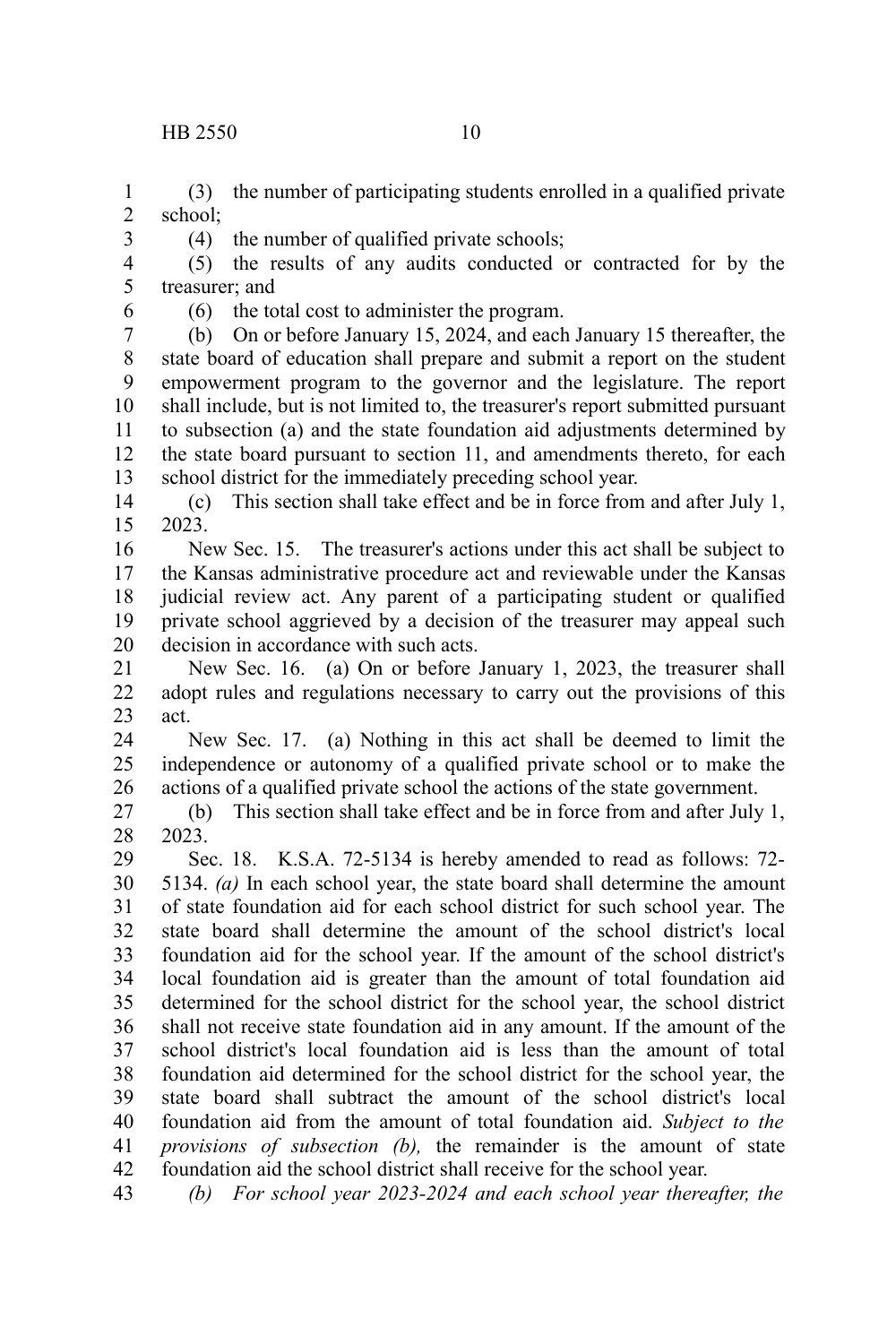## *state board shall adjust the amount of state foundation aid for each school district in accordance with section 11, and amendments thereto.* 1 2

Sec. 19. K.S.A. 2021 Supp. 79-32,117 is hereby amended to read as follows: 79-32,117. (a) The Kansas adjusted gross income of an individual means such individual's federal adjusted gross income for the taxable year, with the modifications specified in this section. 3 4 5 6

7

(b) There shall be added to federal adjusted gross income:

(i) Interest income less any related expenses directly incurred in the purchase of state or political subdivision obligations, to the extent that the same is not included in federal adjusted gross income, on obligations of any state or political subdivision thereof, but to the extent that interest income on obligations of this state or a political subdivision thereof issued prior to January 1, 1988, is specifically exempt from income tax under the laws of this state authorizing the issuance of such obligations, it shall be excluded from computation of Kansas adjusted gross income whether or not included in federal adjusted gross income. Interest income on obligations of this state or a political subdivision thereof issued after December 31, 1987, shall be excluded from computation of Kansas adjusted gross income whether or not included in federal adjusted gross income. 8 9 10 11 12 13 14 15 16 17 18 19 20

(ii) Taxes on or measured by income or fees or payments in lieu of income taxes imposed by this state or any other taxing jurisdiction to the extent deductible in determining federal adjusted gross income and not credited against federal income tax. This paragraph shall not apply to taxes imposed under the provisions of K.S.A. 79-1107 or 79-1108, and amendments thereto, for privilege tax year 1995, and all such years thereafter. 21 22 23 24 25 26 27

(iii) The federal net operating loss deduction, except that the federal net operating loss deduction shall not be added to an individual's federal adjusted gross income for tax years beginning after December 31, 2016. 28 29 30

(iv) Federal income tax refunds received by the taxpayer if the deduction of the taxes being refunded resulted in a tax benefit for Kansas income tax purposes during a prior taxable year. Such refunds shall be included in income in the year actually received regardless of the method of accounting used by the taxpayer. For purposes hereof, a tax benefit shall be deemed to have resulted if the amount of the tax had been deducted in determining income subject to a Kansas income tax for a prior year regardless of the rate of taxation applied in such prior year to the Kansas taxable income, but only that portion of the refund shall be included as bears the same proportion to the total refund received as the federal taxes deducted in the year to which such refund is attributable bears to the total federal income taxes paid for such year. For purposes of the foregoing sentence, federal taxes shall be considered to have been deducted only to 31 32 33 34 35 36 37 38 39 40 41 42 43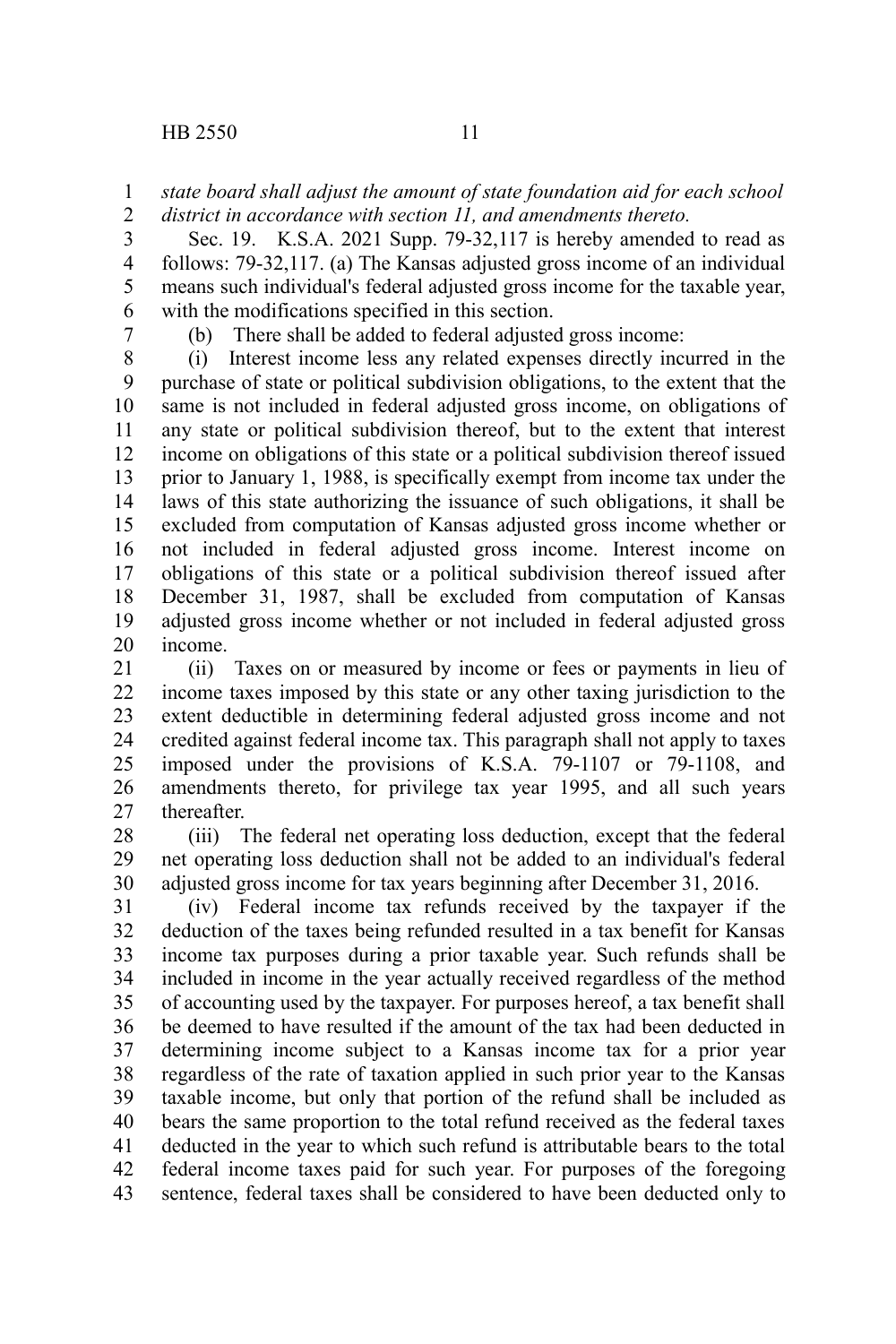the extent such deduction does not reduce Kansas taxable income below zero. 1 2

(v) The amount of any depreciation deduction or business expense deduction claimed on the taxpayer's federal income tax return for any capital expenditure in making any building or facility accessible to the handicapped, for which expenditure the taxpayer claimed the credit allowed by K.S.A. 79-32,177, and amendments thereto. 3 4 5 6 7

(vi) Any amount of designated employee contributions picked up by an employer pursuant to K.S.A. 12-5005, 20-2603, 74-4919 and 74-4965, and amendments thereto. 8 9 10

(vii) The amount of any charitable contribution made to the extent the same is claimed as the basis for the credit allowed pursuant to K.S.A. 79- 32,196, and amendments thereto. 11 12 13

(viii) The amount of any costs incurred for improvements to a swine facility, claimed for deduction in determining federal adjusted gross income, to the extent the same is claimed as the basis for any credit allowed pursuant to K.S.A. 79-32,204, and amendments thereto. 14 15 16 17

(ix) The amount of any ad valorem taxes and assessments paid and the amount of any costs incurred for habitat management or construction and maintenance of improvements on real property, claimed for deduction in determining federal adjusted gross income, to the extent the same is claimed as the basis for any credit allowed pursuant to K.S.A. 79-32,203, and amendments thereto. 18 19 20 21 22 23

(x) Amounts received as nonqualified withdrawals, as defined by K.S.A. 75-643, and amendments thereto, if, at the time of contribution to a family postsecondary education savings account, such amounts were subtracted from the federal adjusted gross income pursuant to K.S.A. 79-  $32,117(c)(xy)$ , and amendments thereto, or if such amounts are not already included in the federal adjusted gross income. 24 25 26 27 28 29

(xi) The amount of any contribution made to the same extent the same is claimed as the basis for the credit allowed pursuant to K.S.A. 74- 50,154, and amendments thereto. 30 31 32

(xii) For taxable years commencing after December 31, 2004, amounts received as withdrawals not in accordance with the provisions of K.S.A. 74-50,204, and amendments thereto, if, at the time of contribution to an individual development account, such amounts were subtracted from the federal adjusted gross income pursuant to subsection  $(c)(xiii)$ , or if such amounts are not already included in the federal adjusted gross income. 33 34 35 36 37 38 39

(xiii) The amount of any expenditures claimed for deduction in determining federal adjusted gross income, to the extent the same is claimed as the basis for any credit allowed pursuant to K.S.A. 79-32,217 through 79-32,220 or 79-32,222, and amendments thereto. 40 41 42 43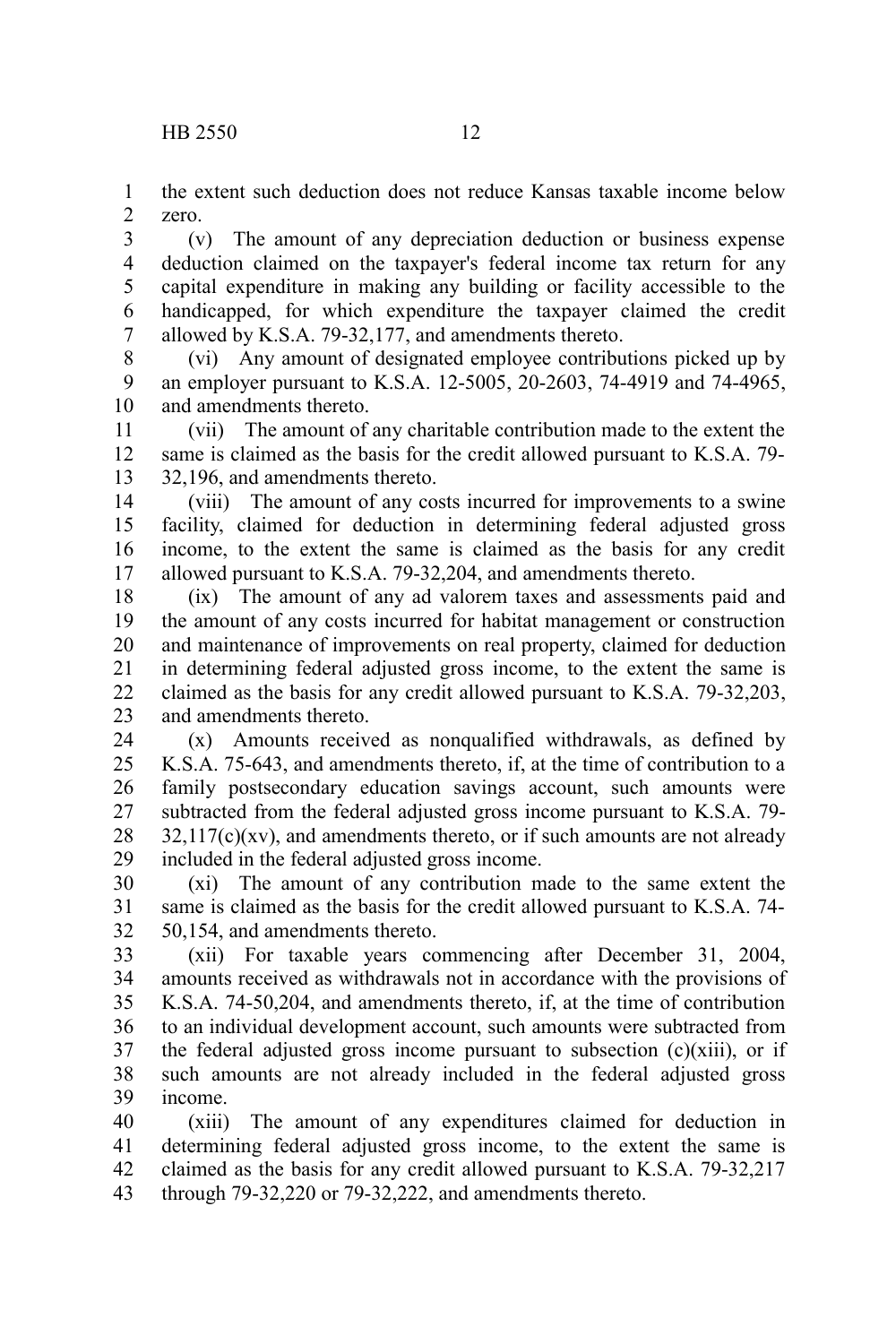(xiv) The amount of any amortization deduction claimed in determining federal adjusted gross income to the extent the same is claimed for deduction pursuant to K.S.A. 79-32,221, and amendments thereto. 1 2 3 4

(xv) The amount of any expenditures claimed for deduction in determining federal adjusted gross income, to the extent the same is claimed as the basis for any credit allowed pursuant to K.S.A. 79-32,223 through 79-32,226, 79-32,228 through 79-32,231, 79-32,233 through 79- 32,236, 79-32,238 through 79-32,241, 79-32,245 through 79-32,248 or 79- 32,251 through 79-32,254, and amendments thereto. 5 6 7 8 9 10

(xvi) The amount of any amortization deduction claimed in determining federal adjusted gross income to the extent the same is claimed for deduction pursuant to K.S.A. 79-32,227, 79-32,232, 79- 32,237, 79-32,249, 79-32,250 or 79-32,255, and amendments thereto. 11 12 13 14

(xvii) The amount of any amortization deduction claimed in determining federal adjusted gross income to the extent the same is claimed for deduction pursuant to K.S.A. 79-32,256, and amendments thereto. 15 16 17 18

(xviii) For taxable years commencing after December 31, 2006, the amount of any ad valorem or property taxes and assessments paid to a state other than Kansas or local government located in a state other than Kansas by a taxpayer who resides in a state other than Kansas, when the law of such state does not allow a resident of Kansas who earns income in such other state to claim a deduction for ad valorem or property taxes or assessments paid to a political subdivision of the state of Kansas in determining taxable income for income tax purposes in such other state, to the extent that such taxes and assessments are claimed as an itemized deduction for federal income tax purposes. 19 20 21 22 23 24 25 26 27 28

(xix) For taxable years beginning after December 31, 2012, and ending before January 1, 2017, the amount of any: (1) Loss from business as determined under the federal internal revenue code and reported from schedule C and on line 12 of the taxpayer's form 1040 federal individual income tax return; (2) loss from rental real estate, royalties, partnerships, S corporations, except those with wholly owned subsidiaries subject to the Kansas privilege tax, estates, trusts, residual interest in real estate mortgage investment conduits and net farm rental as determined under the federal internal revenue code and reported from schedule E and on line 17 of the taxpayer's form 1040 federal individual income tax return; and (3) farm loss as determined under the federal internal revenue code and reported from schedule F and on line 18 of the taxpayer's form 1040 federal income tax return; all to the extent deducted or subtracted in determining the taxpayer's federal adjusted gross income. For purposes of this subsection, references to the federal form 1040 and federal schedule 29 30 31 32 33 34 35 36 37 38 39 40 41 42 43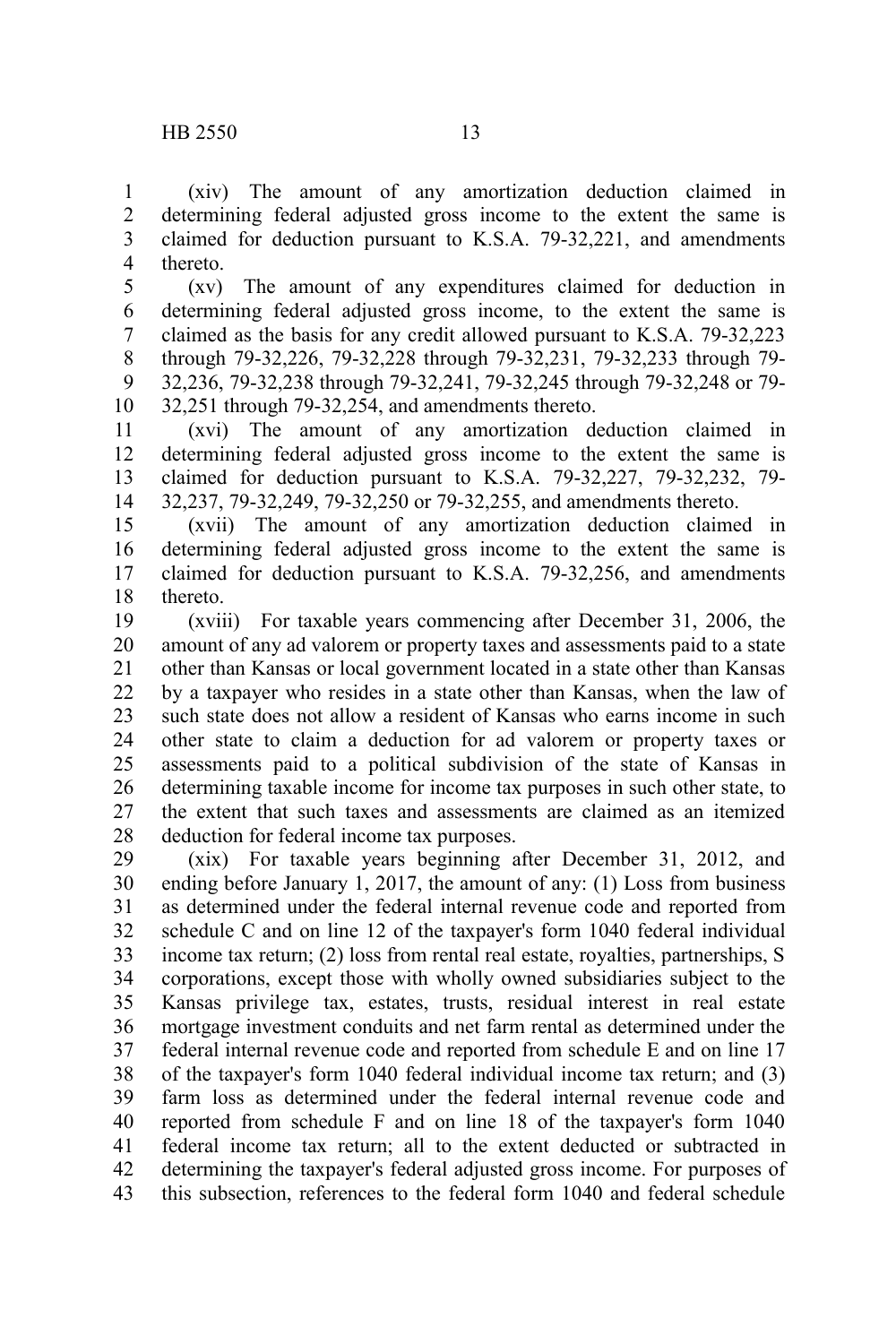C, schedule E, and schedule F, shall be to such form and schedules as they existed for tax year 2011, and as revised thereafter by the internal revenue service. 1 2 3

(xx) For taxable years beginning after December 31, 2012, and ending before January 1, 2017, the amount of any deduction for selfemployment taxes under section 164(f) of the federal internal revenue code as in effect on January 1, 2012, and amendments thereto, in determining the federal adjusted gross income of an individual taxpayer, to the extent the deduction is attributable to income reported on schedule C, E or F and on line 12, 17 or 18 of the taxpayer's form 1040 federal income tax return. 4 5 6 7 8 9 10 11

(xxi) For taxable years beginning after December 31, 2012, and ending before January 1, 2017, the amount of any deduction for pension, profit sharing, and annuity plans of self-employed individuals under section 62(a)(6) of the federal internal revenue code as in effect on January 1, 2012, and amendments thereto, in determining the federal adjusted gross income of an individual taxpayer. 12 13 14 15 16 17

(xxii) For taxable years beginning after December 31, 2012, and ending before January 1, 2017, the amount of any deduction for health insurance under section 162(l) of the federal internal revenue code as in effect on January 1, 2012, and amendments thereto, in determining the federal adjusted gross income of an individual taxpayer. 18 19 20 21 22

(xxiii) For taxable years beginning after December 31, 2012, and ending before January 1, 2017, the amount of any deduction for domestic production activities under section 199 of the federal internal revenue code as in effect on January 1, 2012, and amendments thereto, in determining the federal adjusted gross income of an individual taxpayer. 23 24 25 26 27

(xxiv) For taxable years commencing after December 31, 2013, that portion of the amount of any expenditure deduction claimed in determining federal adjusted gross income for expenses paid for medical care of the taxpayer or the taxpayer's spouse or dependents when such expenses were paid or incurred for an abortion, or for a health benefit plan, as defined in K.S.A. 65-6731, and amendments thereto, for the purchase of an optional rider for coverage of abortion in accordance with K.S.A. 40- 2,190, and amendments thereto, to the extent that such taxes and assessments are claimed as an itemized deduction for federal income tax purposes. 28 29 30 31 32 33 34 35 36 37

(xxv) For taxable years commencing after December 31, 2013, that portion of the amount of any expenditure deduction claimed in determining federal adjusted gross income for expenses paid by a taxpayer for health care when such expenses were paid or incurred for abortion coverage, a health benefit plan, as defined in K.S.A. 65-6731, and amendments thereto, when such expenses were paid or incurred for 38 39 40 41 42 43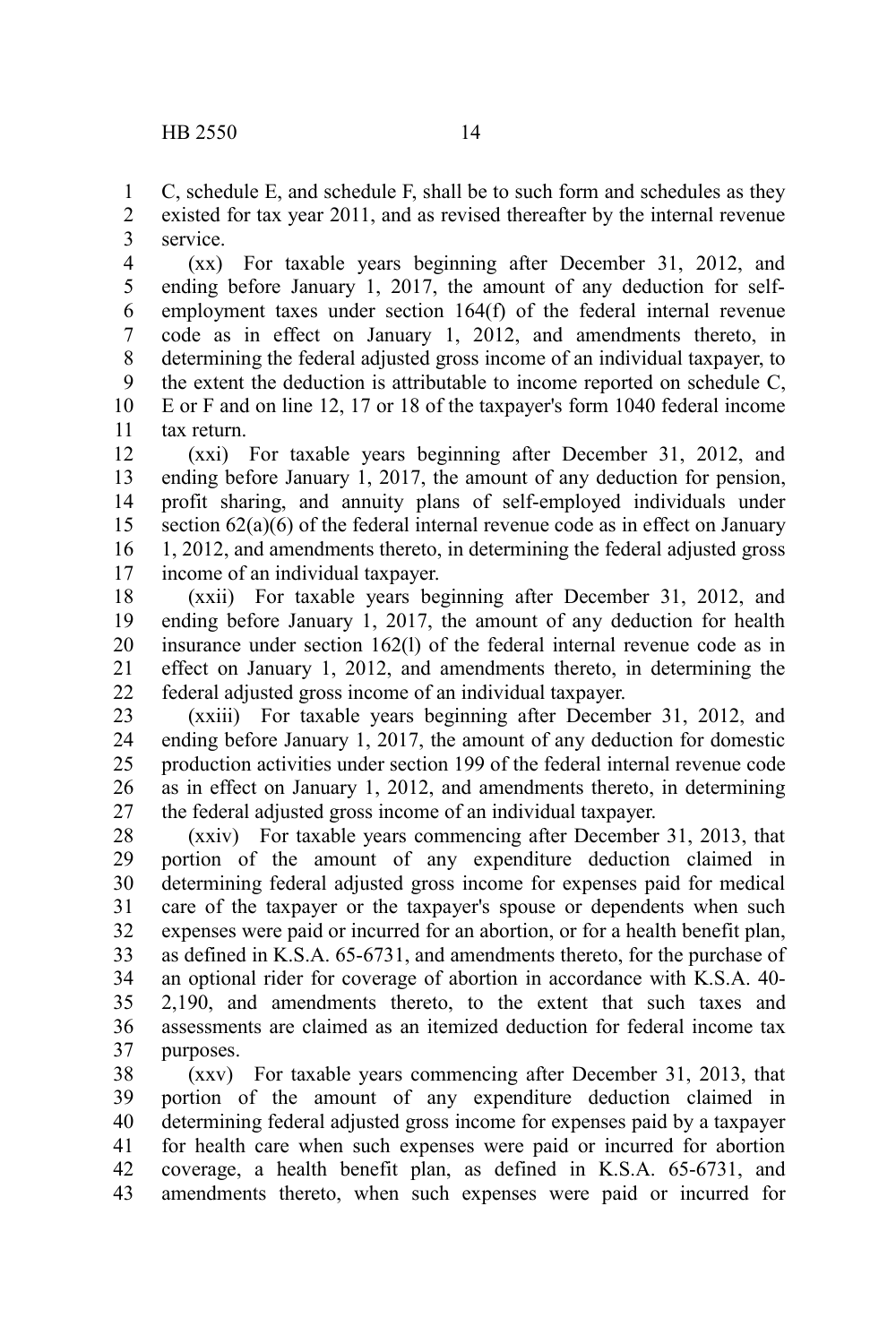abortion coverage or amounts contributed to health savings accounts for such taxpayer's employees for the purchase of an optional rider for coverage of abortion in accordance with K.S.A. 40-2,190, and amendments thereto, to the extent that such taxes and assessments are claimed as a deduction for federal income tax purposes. 1 2 3 4 5

(xxvi) For all taxable years beginning after December 31, 2016, the amount of any charitable contribution made to the extent the same is claimed as the basis for the credit allowed pursuant to K.S.A. 72-4357, and amendments thereto, and is also claimed as an itemized deduction for federal income tax purposes. 6 7 8 9 10

(xxvii) For all taxable years commencing after December 31, 2020, the amount deducted by reason of a carryforward of disallowed business interest pursuant to section 163(j) of the federal internal revenue code of 1986, as in effect on January 1, 2018. 11 12 13 14

*(xxviii) For all taxable years beginning after December 31, 2021, the amount of any contributions to, or earnings from, a first-time home buyers savings account if distributions from the account were not used to pay for expenses or transactions authorized pursuant to K.S.A. 2021 Supp. 58- 4904, and amendments thereto, or were not held for the minimum length of time required pursuant to K.S.A. 2021 Supp. 58-4904, and amendments thereto. Contributions to, or earnings from, such account shall also include any amount resulting from the account holder not designating a surviving transfer on death beneficiary pursuant to K.S.A. 2021 Supp. 58- 4904(e), and amendments thereto.* 15 16 17 18 19 20 21 22 23 24

25

(c) There shall be subtracted from federal adjusted gross income:

(i) Interest or dividend income on obligations or securities of any authority, commission or instrumentality of the United States and its possessions less any related expenses directly incurred in the purchase of such obligations or securities, to the extent included in federal adjusted gross income but exempt from state income taxes under the laws of the United States. 26 27 28 29 30 31

(ii) Any amounts received which *that* are included in federal adjusted gross income but which *that* are specifically exempt from Kansas income taxation under the laws of the state of Kansas. 32 33 34

(iii) The portion of any gain or loss from the sale or other disposition of property having a higher adjusted basis for Kansas income tax purposes than for federal income tax purposes on the date such property was sold or disposed of in a transaction in which gain or loss was recognized for purposes of federal income tax that does not exceed such difference in basis, but if a gain is considered a long-term capital gain for federal income tax purposes, the modification shall be limited to that portion of such gain which *that* is included in federal adjusted gross income. 35 36 37 38 39 40 41 42

(iv) The amount necessary to prevent the taxation under this act of 43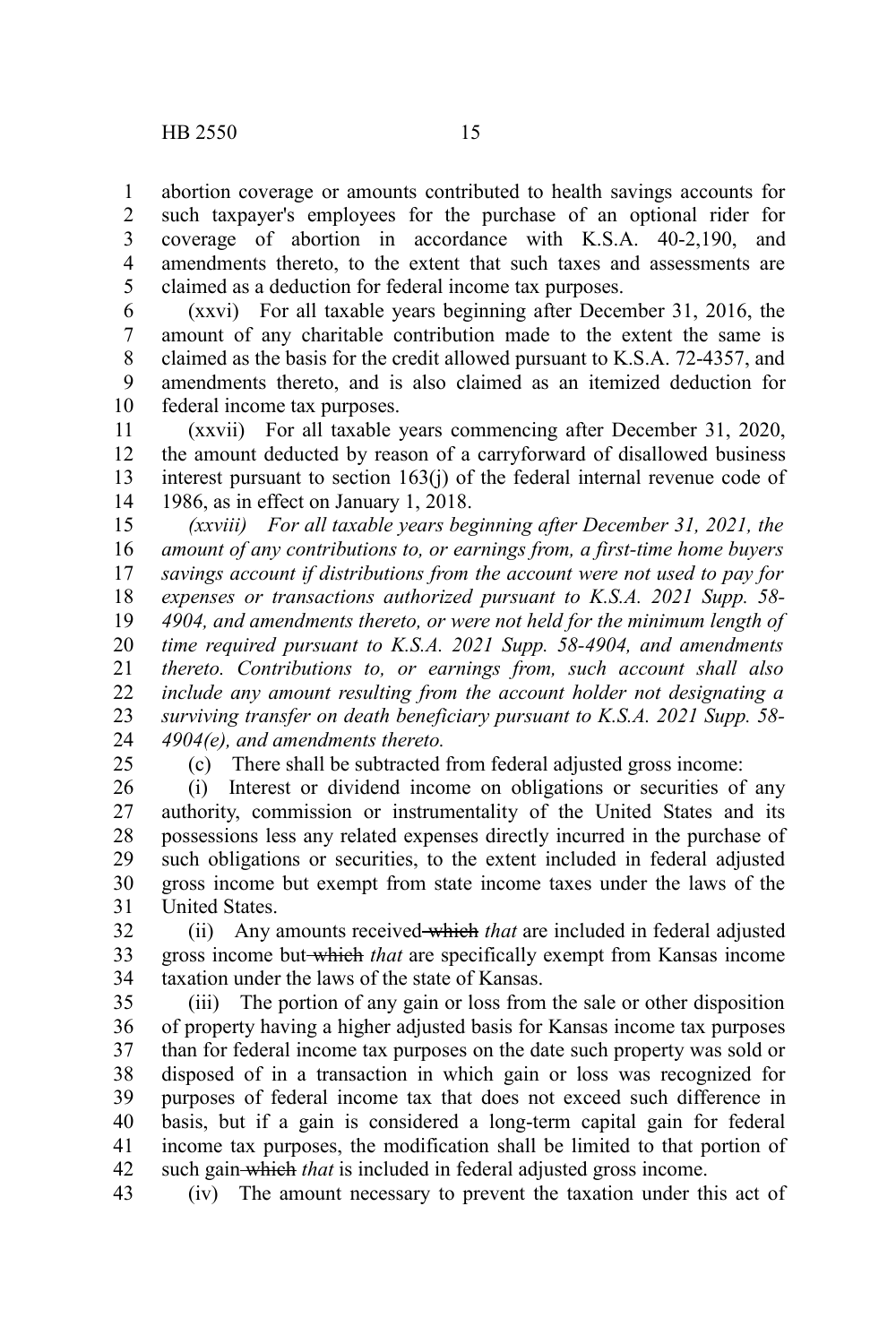any annuity or other amount of income or gain which *that* was properly included in income or gain and was taxed under the laws of this state for a taxable year prior to the effective date of this act, as amended, to the taxpayer, or to a decedent by reason of whose death the taxpayer acquired the right to receive the income or gain, or to a trust or estate from which the taxpayer received the income or gain. 1 2 3 4 5 6

(v) The amount of any refund or credit for overpayment of taxes on or measured by income or fees or payments in lieu of income taxes imposed by this state, or any taxing jurisdiction, to the extent included in gross income for federal income tax purposes. 7 8 9 10

(vi) Accumulation distributions received by a taxpayer as a beneficiary of a trust to the extent that the same are included in federal adjusted gross income. 11 12 13

(vii) Amounts received as annuities under the federal civil service retirement system from the civil service retirement and disability fund and other amounts received as retirement benefits in whatever form which were earned for being employed by the federal government or for service in the armed forces of the United States. 14 15 16 17 18

(viii) Amounts received by retired railroad employees as a supplemental annuity under the provisions of 45 U.S.C. §§ 228b(a) and  $228c(a)(1)$  et seq. 19 20 21

(ix) Amounts received by retired employees of a city and by retired employees of any board of such city as retirement allowances pursuant to K.S.A. 13-14,106, and amendments thereto, or pursuant to any charter ordinance exempting a city from the provisions of K.S.A. 13-14,106, and amendments thereto.  $22$ 23 24 25 26

(x) For taxable years beginning after December 31, 1976, the amount of the federal tentative jobs tax credit disallowance under the provisions of 26 U.S.C. § 280C. For taxable years ending after December 31, 1978, the amount of the targeted jobs tax credit and work incentive credit disallowances under 26 U.S.C. § 280C. 27 28 29 30 31

(xi) For taxable years beginning after December 31, 1986, dividend income on stock issued by Kansas venture capital, inc. 32 33

(xii) For taxable years beginning after December 31, 1989, amounts received by retired employees of a board of public utilities as pension and retirement benefits pursuant to K.S.A. 13-1246, 13-1246a and 13-1249, and amendments thereto. 34 35 36 37

(xiii) For taxable years beginning after December 31, 2004, amounts contributed to and the amount of income earned on contributions deposited to an individual development account under K.S.A. 74-50,201 et seq., and amendments thereto. 38 39 40 41

(xiv) For all taxable years commencing after December 31, 1996, that portion of any income of a bank organized under the laws of this state or 42 43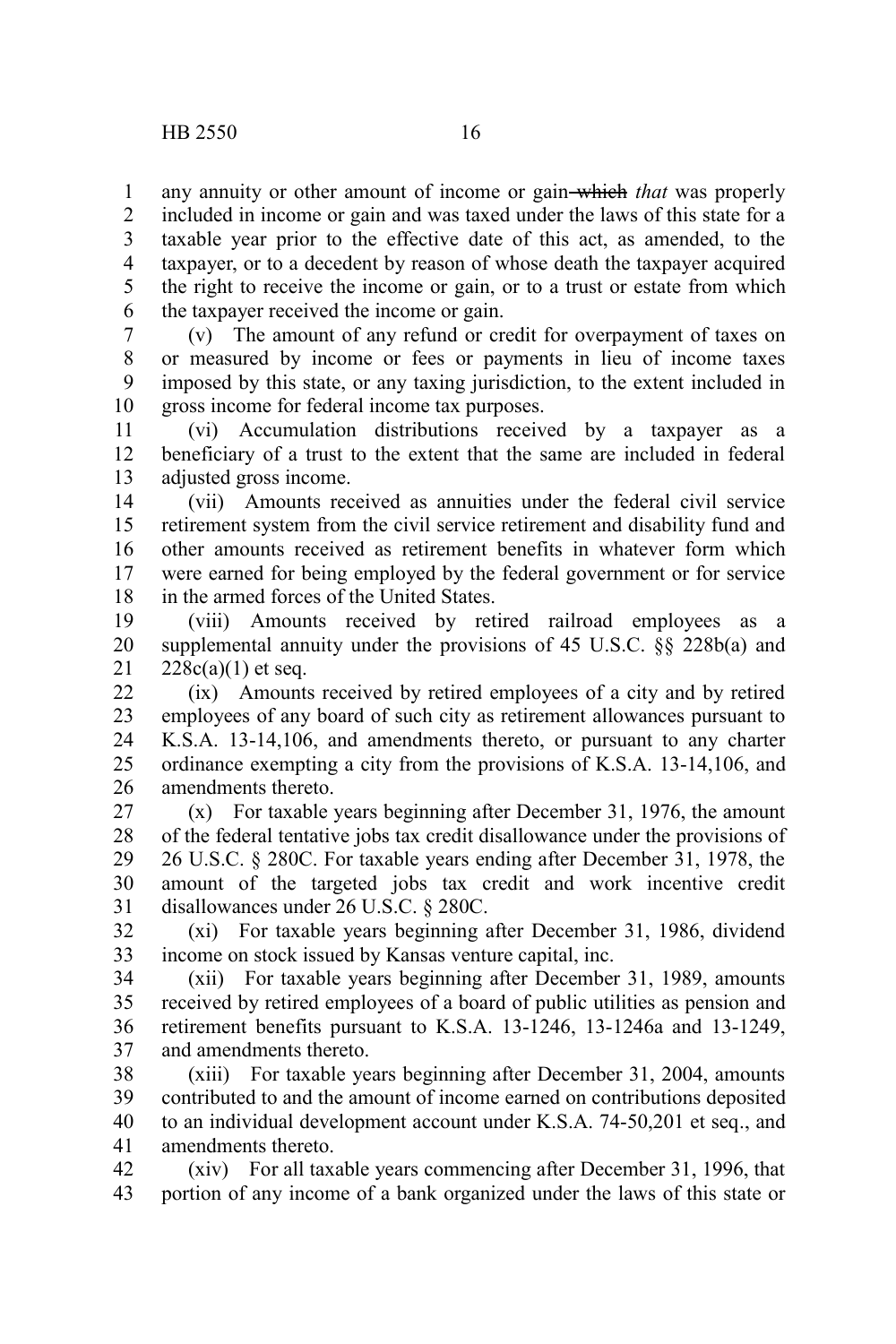any other state, a national banking association organized under the laws of the United States, an association organized under the savings and loan code of this state or any other state, or a federal savings association organized under the laws of the United States, for which an election as an S corporation under subchapter S of the federal internal revenue code is in effect, which *that* accrues to the taxpayer who is a stockholder of such corporation and which *that* is not distributed to the stockholders as dividends of the corporation. For taxable years beginning after December 31, 2012, and ending before January 1, 2017, the amount of modification under this subsection shall exclude the portion of income or loss reported on schedule E and included on line 17 of the taxpayer's form 1040 federal individual income tax return. 1 2 3 4 5 6 7 8 9 10 11 12

(xv) For all taxable years beginning after December 31, 2017, the cumulative amounts not exceeding \$3,000, or \$6,000 for a married couple filing a joint return, for each designated beneficiary that are contributed to: (1) A family postsecondary education savings account established under the Kansas postsecondary education savings program or a qualified tuition program established and maintained by another state or agency or instrumentality thereof pursuant to section 529 of the internal revenue code of 1986, as amended, for the purpose of paying the qualified higher education expenses of a designated beneficiary; or (2) an achieving a better life experience (ABLE) account established under the Kansas ABLE savings program or a qualified ABLE program established and maintained by another state or agency or instrumentality thereof pursuant to section 529A of the internal revenue code of 1986, as amended, for the purpose of saving private funds to support an individual with a disability. The terms and phrases used in this paragraph shall have the meaning respectively ascribed thereto by the provisions of K.S.A. 75-643 and 75-652, and amendments thereto, and the provisions of such sections are hereby incorporated by reference for all purposes thereof. 13 14 15 16 17 18 19 20 21 22 23 24 25 26 27 28 29 30

(xvi) For all taxable years beginning after December 31, 2004, amounts received by taxpayers who are or were members of the armed forces of the United States, including service in the Kansas army and air national guard, as a recruitment, sign up or retention bonus received by such taxpayer as an incentive to join, enlist or remain in the armed services of the United States, including service in the Kansas army and air national guard, and amounts received for repayment of educational or student loans incurred by or obligated to such taxpayer and received by such taxpayer as a result of such taxpayer's service in the armed forces of the United States, including service in the Kansas army and air national guard. 31 32 33 34 35 36 37 38 39 40

(xvii) For all taxable years beginning after December 31, 2004, amounts received by taxpayers who are eligible members of the Kansas army and air national guard as a reimbursement pursuant to K.S.A. 48- 41 42 43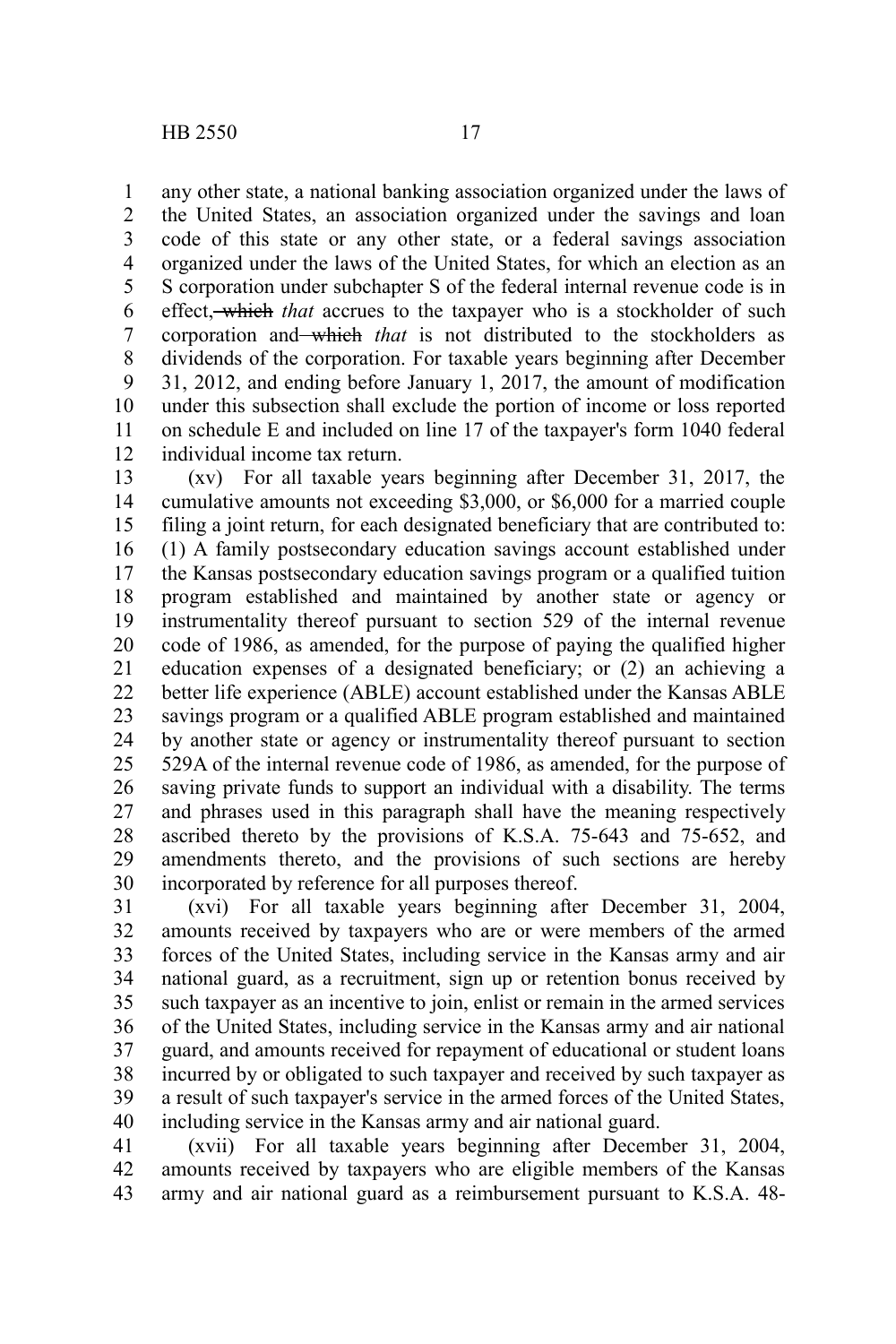281, and amendments thereto, and amounts received for death benefits pursuant to K.S.A. 48-282, and amendments thereto, to the extent that such death benefits are included in federal adjusted gross income of the taxpayer. 1 2 3 4

(xviii) For the taxable year beginning after December 31, 2006, amounts received as benefits under the federal social security act-which *that* are included in federal adjusted gross income of a taxpayer with federal adjusted gross income of \$50,000 or less, whether such taxpayer's filing status is single, head of household, married filing separate or married filing jointly; and for all taxable years beginning after December 31, 2007, amounts received as benefits under the federal social security act-which *that* are included in federal adjusted gross income of a taxpayer with federal adjusted gross income of \$75,000 or less, whether such taxpayer's filing status is single, head of household, married filing separate or married filing jointly. 5 6 7 8 9 10 11 12 13 14 15

(xix) Amounts received by retired employees of Washburn university as retirement and pension benefits under the university's retirement plan. 16 17

(xx) For taxable years beginning after December 31, 2012, and ending before January 1, 2017, the amount of any: (1) Net profit from business as determined under the federal internal revenue code and reported from schedule C and on line 12 of the taxpayer's form 1040 federal individual income tax return; (2) net income, not including guaranteed payments as defined in section 707(c) of the federal internal revenue code and as reported to the taxpayer from federal schedule K-1, (form 1065-B), in box 9, code F or as reported to the taxpayer from federal schedule K-1, (form 1065) in box 4, from rental real estate, royalties, partnerships, S corporations, estates, trusts, residual interest in real estate mortgage investment conduits and net farm rental as determined under the federal internal revenue code and reported from schedule E and on line 17 of the taxpayer's form 1040 federal individual income tax return; and (3) net farm profit as determined under the federal internal revenue code and reported from schedule F and on line 18 of the taxpayer's form 1040 federal income tax return; all to the extent included in the taxpayer's federal adjusted gross income. For purposes of this subsection, references to the federal form 1040 and federal schedule C, schedule E, and schedule F, shall be to such form and schedules as they existed for tax year 2011 and as revised thereafter by the internal revenue service. 18 19 20 21 22 23 24 25 26 27 28 29 30 31 32 33 34 35 36 37

(xxi) For all taxable years beginning after December 31, 2013, amounts equal to the unreimbursed travel, lodging and medical expenditures directly incurred by a taxpayer while living, or a dependent of the taxpayer while living, for the donation of one or more human organs of the taxpayer, or a dependent of the taxpayer, to another person for human organ transplantation. The expenses may be claimed as a 38 39 40 41 42 43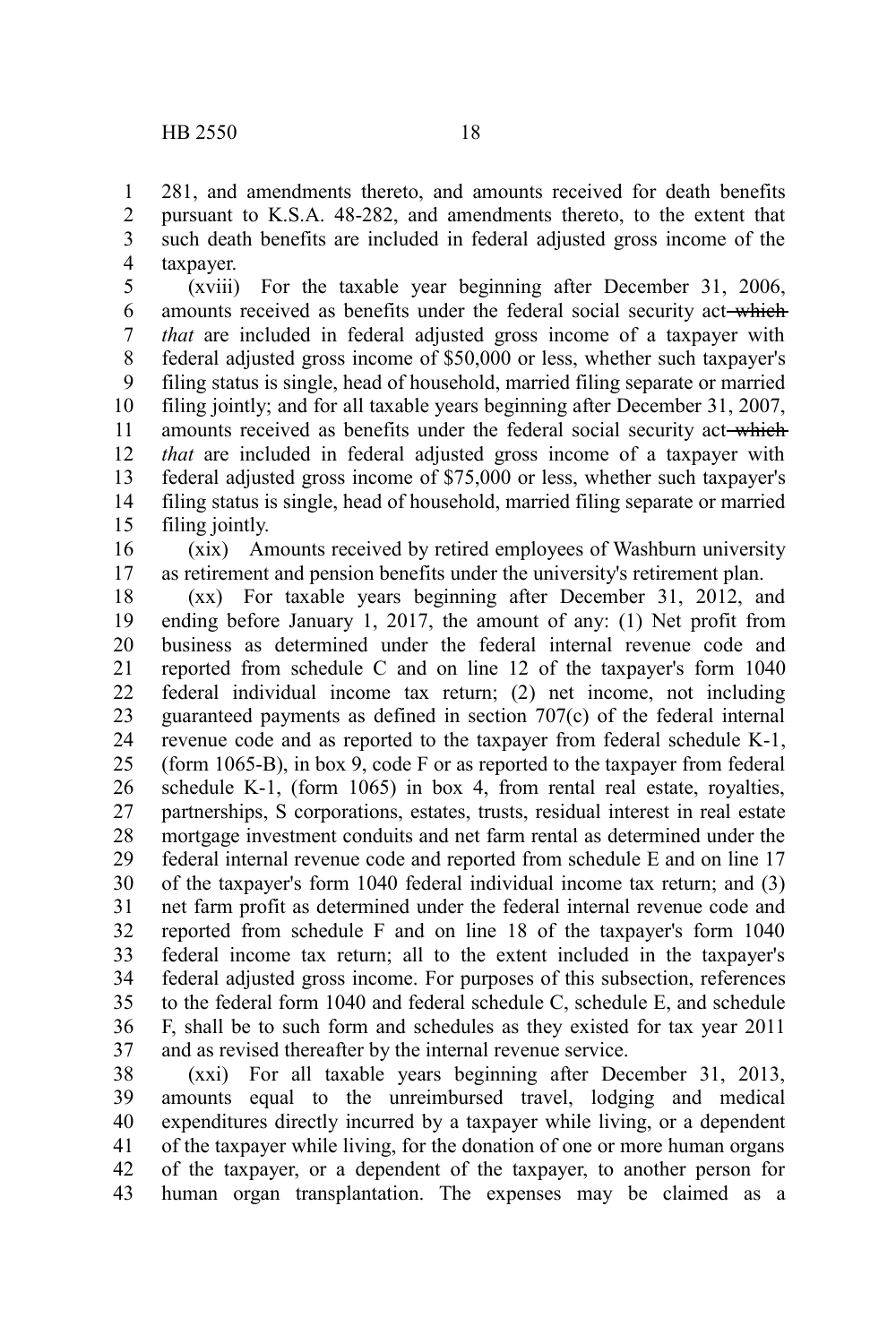1

subtraction modification provided for in this section to the extent the

expenses are not already subtracted from the taxpayer's federal adjusted gross income. In no circumstances shall the subtraction modification provided for in this section for any individual, or a dependent, exceed \$5,000. As used in this section, "human organ" means all or part of a liver, pancreas, kidney, intestine, lung or bone marrow. The provisions of this paragraph shall take effect on the day the secretary of revenue certifies to the director of the budget that the cost for the department of revenue of modifications to the automated tax system for the purpose of implementing this paragraph will not exceed \$20,000. 2 3 4 5 6 7 8 9 10

(xxii) For taxable years beginning after December 31, 2012, and ending before January 1, 2017, the amount of net gain from the sale of: (1) Cattle and horses, regardless of age, held by the taxpayer for draft, breeding, dairy or sporting purposes, and held by such taxpayer for 24 months or more from the date of acquisition; and (2) other livestock, regardless of age, held by the taxpayer for draft, breeding, dairy or sporting purposes, and held by such taxpayer for 12 months or more from the date of acquisition. The subtraction from federal adjusted gross income shall be limited to the amount of the additions recognized under the provisions of subsection  $(b)(xix)$  attributable to the business in which the livestock sold had been used. As used in this paragraph, the term "livestock" shall not include poultry. 11 12 13 14 15 16 17 18 19 20 21 22

(xxiii) For all taxable years beginning after December 31, 2012, amounts received under either the Overland Park, Kansas police department retirement plan or the Overland Park, Kansas fire department retirement plan, both as established by the city of Overland Park, pursuant to the city's home rule authority. 23 24 25 26 27

(xxiv) For taxable years beginning after December 31, 2013, and ending before January 1, 2017, the net gain from the sale from Christmas trees grown in Kansas and held by the taxpayer for six years or more. 28 29 30

(xxv) For all taxable years commencing after December 31, 2020, 100% of global intangible low-taxed income under section 951A of the federal internal revenue code of 1986, before any deductions allowed under section  $250(a)(1)(B)$  of such code. 31 32 33 34

(xxvi) For all taxable years commencing after December 31, 2020, the amount disallowed as a deduction pursuant to section  $163(j)$  of the federal internal revenue code of 1986, as in effect on January 1, 2018. 35 36 37

(xxvii) For taxable years commencing after December 31, 2020, the amount disallowed as a deduction pursuant to section 274 of the federal internal revenue code of 1986 for meal expenditures shall be allowed to the extent such expense was deductible for determining federal income tax and was allowed and in effect on December 31, 2017. 38 39 40 41 42

*(xxviii) For all taxable years beginning after December 31, 2021: (1)* 43